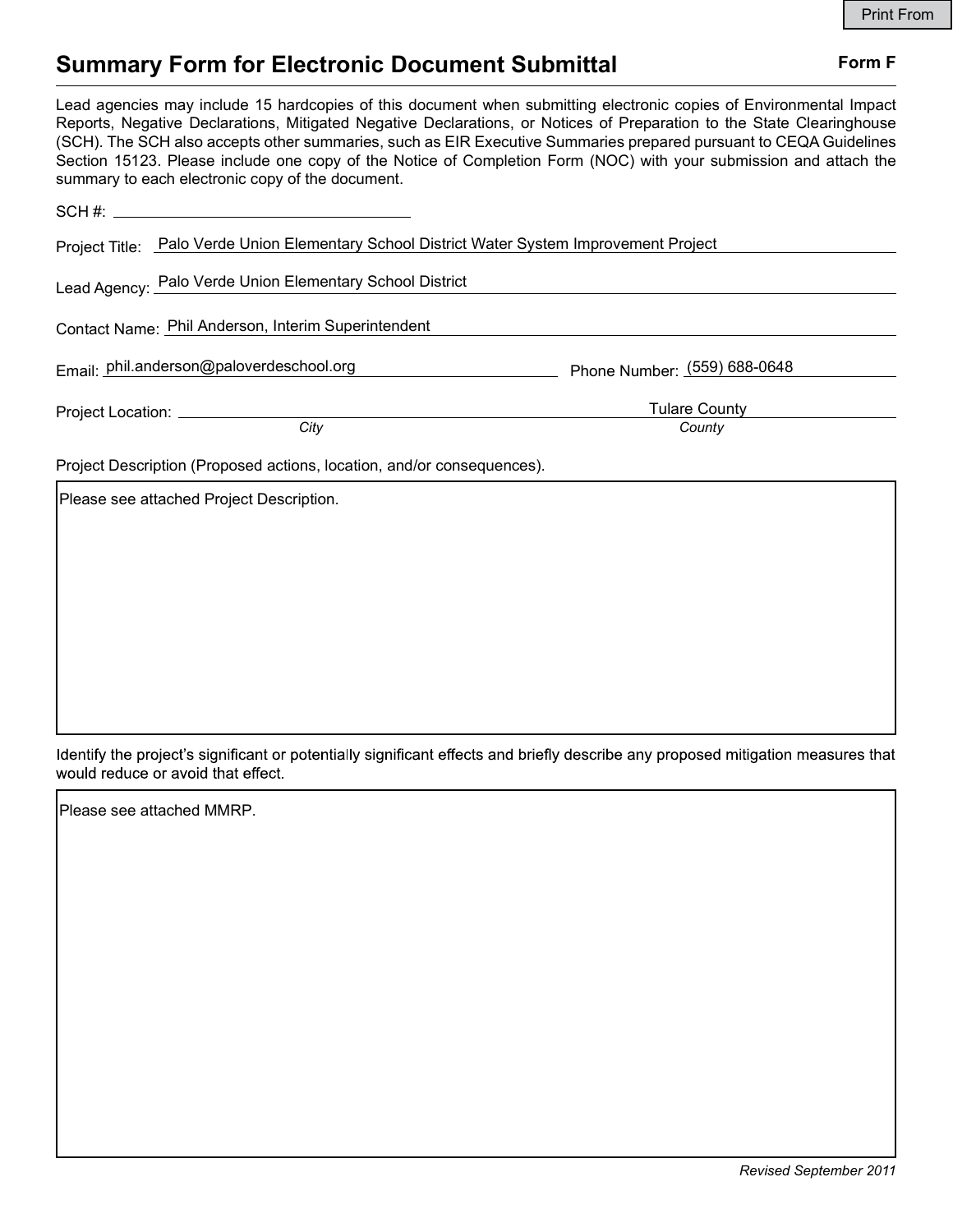If applicable, describe any of the project's areas of controversy known to the Lead Agency, including issues raised by agencies and the public.

No known areas of controversy.

Provide a list of the responsible or trustee agencies for the project.

•State Water Resources Control Board, Division of Drinking Water (DDW) •San Joaquin Valley Air Pollution Control District •County of Tulare, Resource Management Agency, Building Division •County of Tulare, Environmental Health Services Division •California Division of the State Architect (DSA)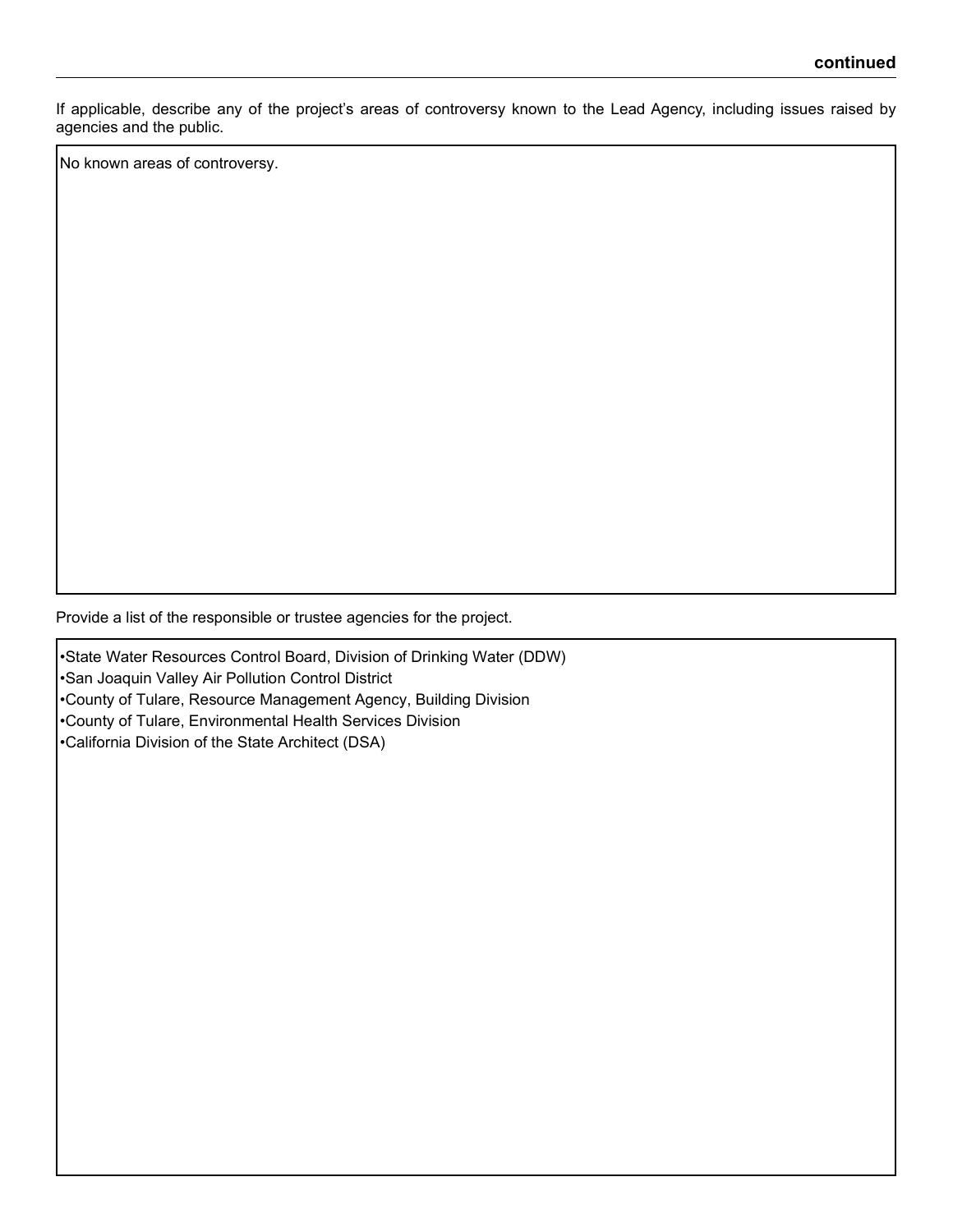# **Description of Project**

### **Project Background and Purpose**

The school currently has two wells on site. One 80 gallons per minute (gpm) domestic well (Well No. 1), and a newer 200 gpm domestic well (Well No. 2). Well No. 1 does not produce enough water to meet the domestic, fire flow and irrigation needs of the school. Well No. 2 was drilled when the new gymnasium was being built in order to assist with fire flow and irrigation needs. Unfortunately, this well has been found to be contaminated and cannot be used for domestic water. It is currently used as back up for fire flow. The school is currently in the process of applying for a grant for a new domestic standard well that will meet the State standards for drinking water and fire flow. When this Project was originally undertaken a portion of the layout was different. Biological and cultural subconsultant assessments were completed in 2018 by Odell Planning and Research, Inc., and Sierra Valley Cultural Planning (under contract to Odell Planning and Research) but the CEQA document was never finished or adopted. The Project approach was updated in 2020 and a portion of the Project APE was outside of what the subconsultants originally assessed. Kleinfelder was hired in 2020 to provide supplemental assessments to the original biological and cultural assessments to include the portion of the Project site that was outside of the original survey area. Both the original assessments and the supplemental assessments are included in their respective appendices at the end of this document.

#### **Project Description**

The Project proposes to drill and construct a new domestic standard well (Well No. 3) for the school at the location illustrated in . The new well is expected to yield about 300 gpm. In addition to the construction of Well No. 3, the following items will also be constructed:

- A 10,000-gallon pressure tank. The pressure tank will measure approximately 20 feet in height and approximately 30 feet in diameter and will be located at the new well site.
- A gate valve with valve box
- Backflow preventer
- 15hp booster pump
- 6 ft high chain link fence around new well and appurtenant facilities, with a 30-ft wide double drive gate.
- 166 linear feet (LF) of new water distribution line (using open-trench method of construction installation)
- 500-LF of new irrigation main to all valve boxes from the well.

These Project components contained within the APE as defined above, are illustrated in Error! Reference source not found.. In addition to constructing a well, associated infrastructure, and water pressure tank, the Project proposes to abandon the Well No. 1, per Tulare County standards and remove the associated existing 10,000 gal. water pressure tank, pump and electrical service.

#### **Construction**

Construction of the Project is anticipated to be completed within three months, which will include the demolition of Well No.1, drilling and installation of Well No. 3, construction of a water storage tank, booster pumps, and associated infrastructure, and connection to the existing distribution system. Construction equipment will likely include a drilling rig, excavator, graders, backhoes, skidsteers, loaders, and hauling trucks. The Project will involve approximately 0.25 acres of ground disturbance.

Generally, construction will occur between the hours of 7am and 5pm, Monday through Friday, excluding holidays. Post-construction activities will include system testing, commissioning, and site clean-up.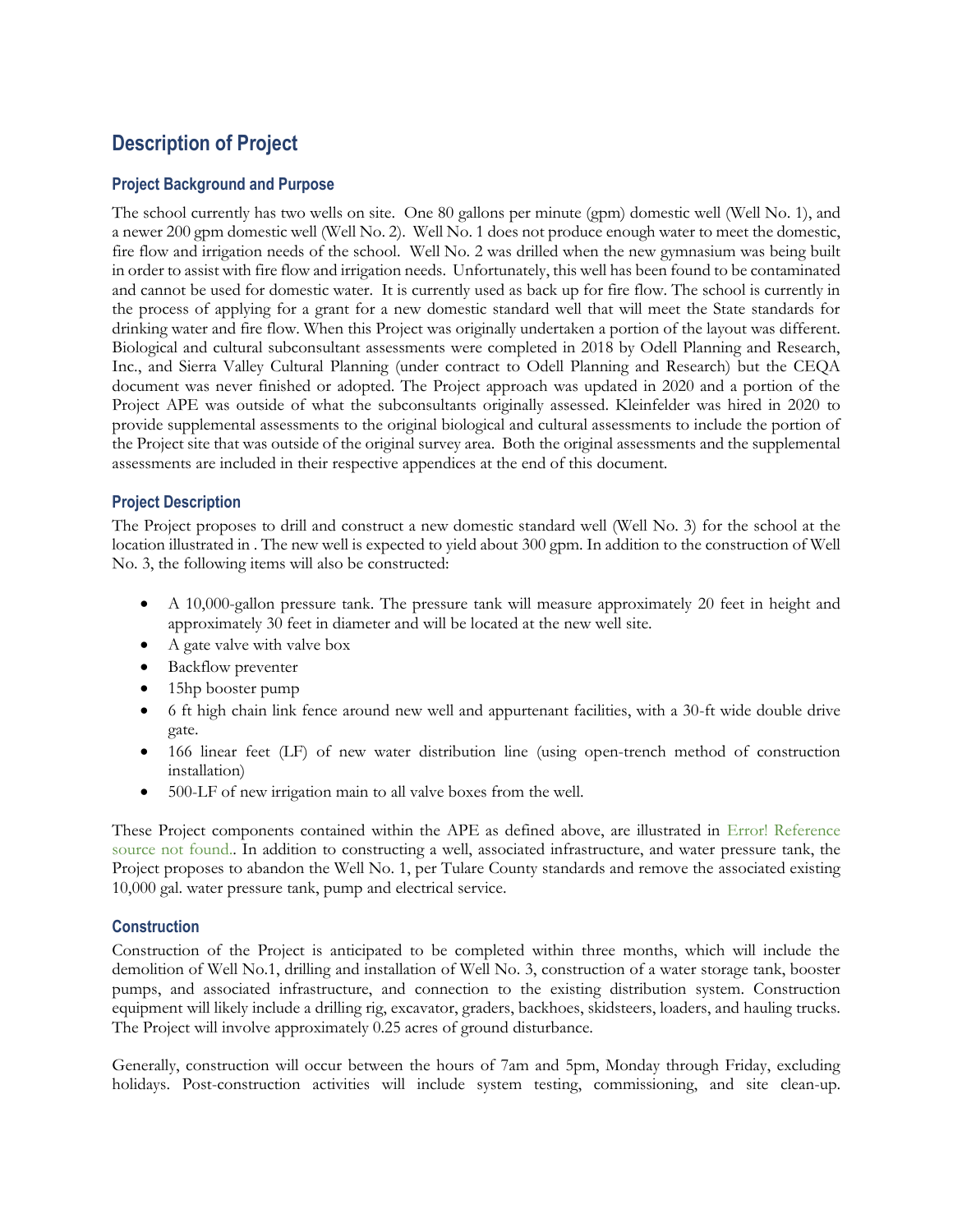Construction will require temporary staging and storage of materials and equipment. Staging areas will be located onsite.

Although construction is not expected to generate hazardous waste, field equipment used during construction has the potential to contain various hazardous materials such as diesel fuel, hydraulic oil, grease, solvents, adhesives, paints, and other petroleum-based products.

#### **Operation and Maintenance**

Operation and maintenance of the water system will continue to be performed by the school's existing maintenance staff.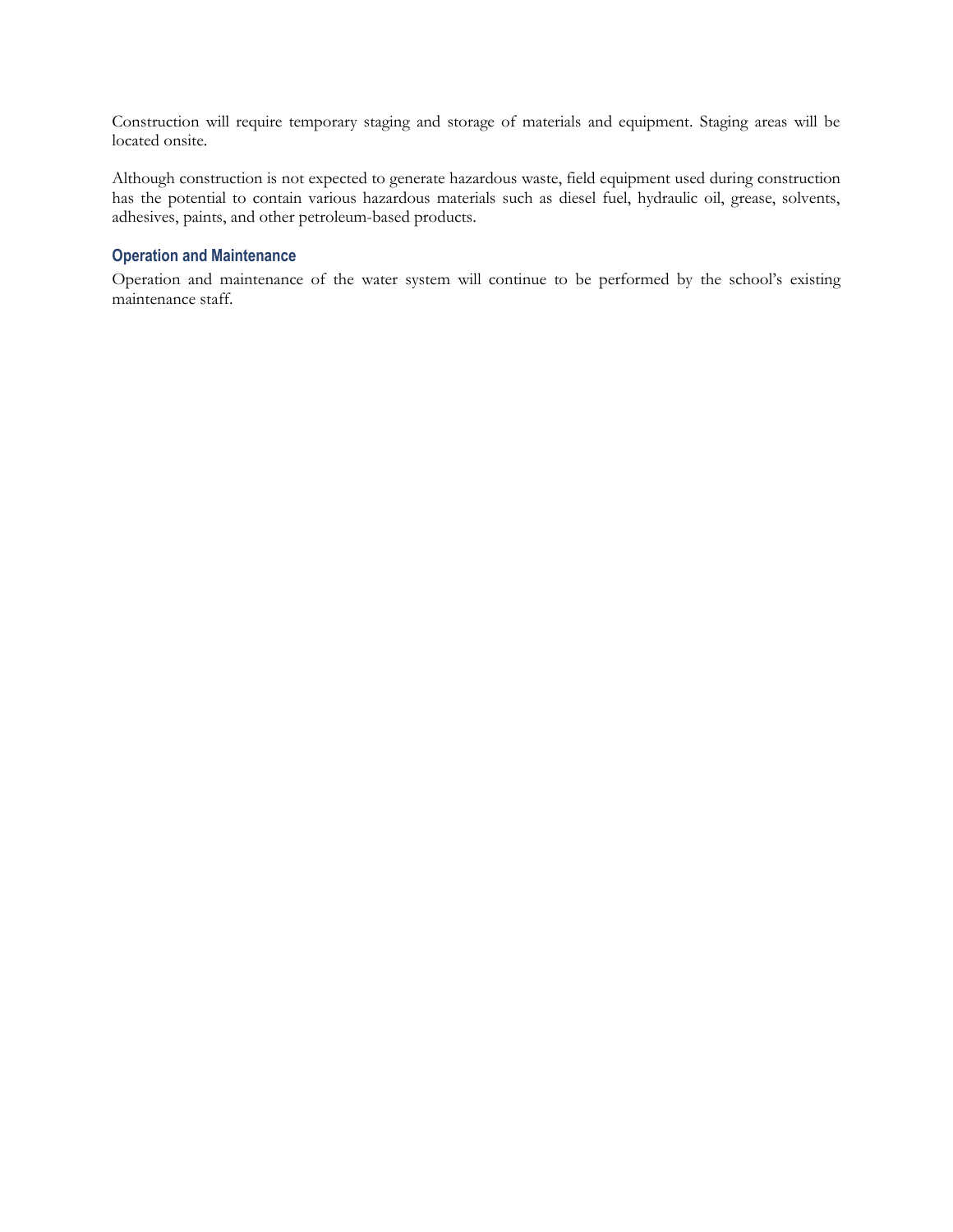# **Chapter 4 Mitigation Monitoring and Reporting** Program

This Mitigation Monitoring and Reporting Program (MMRP) has been formulated based upon the findings of the Initial Study/Mitigated Negative Declaration (IS/MND) for the  $\sim$  (Project) in the unincorporated community outside of Tulare. The MMRP lists mitigation measures recommended in the IS/MND for the Project and identifies monitoring and reporting requirements.

**[Table 4-1](#page-5-0)** presents the mitigation measures identified for the proposed Project. Each mitigation measure is numbered with a symbol indicating the topical section to which it pertains, a hyphen, and the impact number. For example, AIR-2 would be the second mitigation measure identified in the Air Quality analysis of the IS/MND.

The first column of **[Table 4-1](#page-5-0)** identifies the mitigation measure. The second column, entitled "When Monitoring is to Occur," identifies the time the mitigation measure should be initiated. The third column, "Frequency of Monitoring," identifies the frequency of the monitoring of the mitigation measure. The fourth column, "Agency Responsible for Monitoring," names the party ultimately responsible for ensuring that the mitigation measure is implemented. The last columns will be used by CCSD to ensure that individual mitigation measures have been complied with and monitored.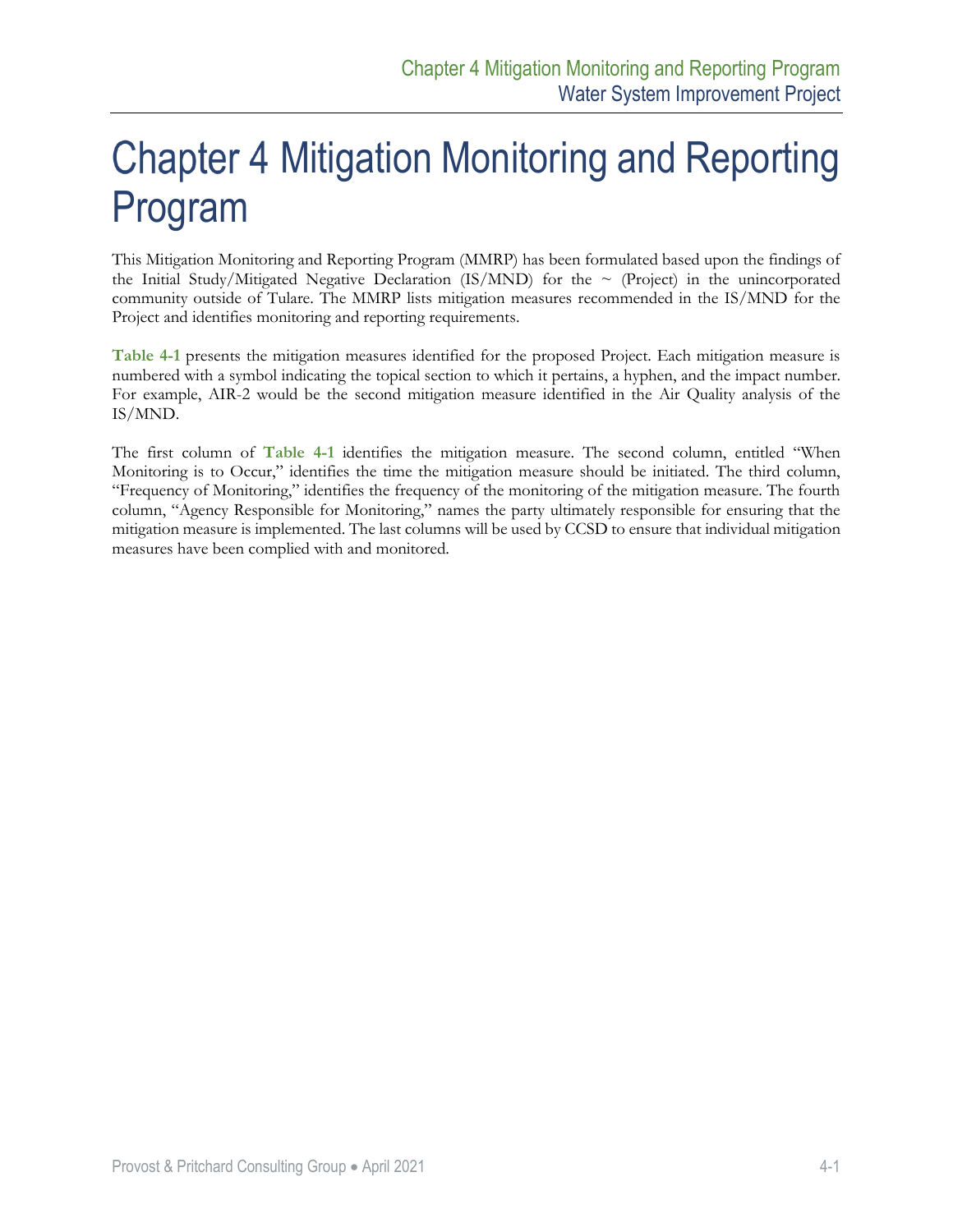# **Table 4-1 Mitigation Monitoring and Reporting Program**

<span id="page-5-0"></span>

| Mitigation Measure/Condition of Approval                                                                                                                                                                                                                                                                                                                                                                                                                                                                                                                                                                                                                                                                                                                                          | <b>When Monitoring</b><br>is to Occur                                                                                                                                                                    | <b>Frequency of</b><br><b>Monitoring</b>                                     | <b>Agency Responsible</b><br>for Monitoring                                 | <b>Method to Verify</b><br><b>Compliance</b> | <b>Verification of</b><br><b>Compliance</b> |  |
|-----------------------------------------------------------------------------------------------------------------------------------------------------------------------------------------------------------------------------------------------------------------------------------------------------------------------------------------------------------------------------------------------------------------------------------------------------------------------------------------------------------------------------------------------------------------------------------------------------------------------------------------------------------------------------------------------------------------------------------------------------------------------------------|----------------------------------------------------------------------------------------------------------------------------------------------------------------------------------------------------------|------------------------------------------------------------------------------|-----------------------------------------------------------------------------|----------------------------------------------|---------------------------------------------|--|
| <b>Biological Resources</b>                                                                                                                                                                                                                                                                                                                                                                                                                                                                                                                                                                                                                                                                                                                                                       |                                                                                                                                                                                                          |                                                                              |                                                                             |                                              |                                             |  |
| <b>Special Status Birds</b>                                                                                                                                                                                                                                                                                                                                                                                                                                                                                                                                                                                                                                                                                                                                                       |                                                                                                                                                                                                          |                                                                              |                                                                             |                                              |                                             |  |
| BIO-1 (Avoidance)                                                                                                                                                                                                                                                                                                                                                                                                                                                                                                                                                                                                                                                                                                                                                                 |                                                                                                                                                                                                          |                                                                              |                                                                             |                                              |                                             |  |
| If feasible, any vegetation removal or ground disturbance will take<br>place between September 1 and February 1 to avoid impacts to<br>nesting birds in compliance with the Migratory Bird Treaty Act. If<br>vegetation removal must occur during the nesting season, project<br>construction may be delayed due to actively nesting birds and their<br>required protective buffers.                                                                                                                                                                                                                                                                                                                                                                                              | Prior to the start<br>of construction<br>activities                                                                                                                                                      | Prior to ground<br>disturbing activities<br>and the start of<br>construction | <b>PVUESD with assistance</b><br>of a qualified biological<br>subconsultant | By subconsultant report<br>to PVUESD         |                                             |  |
| <b>BIO-2 (Pre-construction Surveys)</b>                                                                                                                                                                                                                                                                                                                                                                                                                                                                                                                                                                                                                                                                                                                                           |                                                                                                                                                                                                          |                                                                              |                                                                             |                                              |                                             |  |
| If vegetation removal or ground disturbance will commence<br>a.<br>between February 1 and August 31, a qualified biologist will<br>conduct a pre-construction survey for nesting birds within 14<br>days prior to the initiation of disturbance activities. This survey<br>will cover:<br>i. Potential nest sites in trees, bushes, or grass within<br>species-specific buffers of the project area (Swainson's<br>hawk - 0.5-mile, other raptor species such as white-tailed<br>kite - 500 ft, non-raptor species (loggerhead shrike,<br>tricolored blackbird. - 300 ft).<br>ii. Survey protocol developed by the Swainson's Hawk<br>Technical Advisory Committee (TAC) should be followed<br>(CDFG 2000), which includes survey timing and<br>requirements for repeated visits. | February 1 and<br>August 31, a<br>qualified biologist<br>will conduct a pre-<br>construction<br>survey for nesting<br>birds within 14<br>days prior to the<br>initiation of<br>disturbance<br>activities | Prior to ground<br>disturbing activities<br>and the start of<br>construction | PVUESD with assistance<br>of a qualified biological<br>subconsultant        | By subconsultant report<br>to PVUESD         |                                             |  |
| Surveys for burrowing owl will occur within 14 days prior to any<br>b.<br>ground disturbance, no matter the season. This survey will<br>cover potential burrowing owl burrows in the project area and<br>suitable habitat within 150 m (500 ft). Evaluation of use by owls<br>shall be in accordance with California Department of Fish and<br>Wildlife survey guidelines (CBOC 1993, CDFG 1995, CDFG<br>2012). Surveys will document if burrowing owls are nesting or<br>using habitat in or directly adjacent to the project area. Survey<br>results will be valid only for the season (breeding (Feb 1-Aug<br>31) or non-breeding (Sept 1-Jan 31) during which the survey<br>is conducted.                                                                                     | A qualified<br>biologist will<br>conduct a pre-<br>construction<br>survey for nesting<br>birds within 14<br>days prior to the<br>initiation of<br>disturbance<br>activities no<br>matter the season      | Prior to ground<br>disturbing activities<br>and the start of<br>construction | PVUESD with assistance<br>of a qualified biological<br>subconsultant        | By subconsultant report<br>to PVUESD         |                                             |  |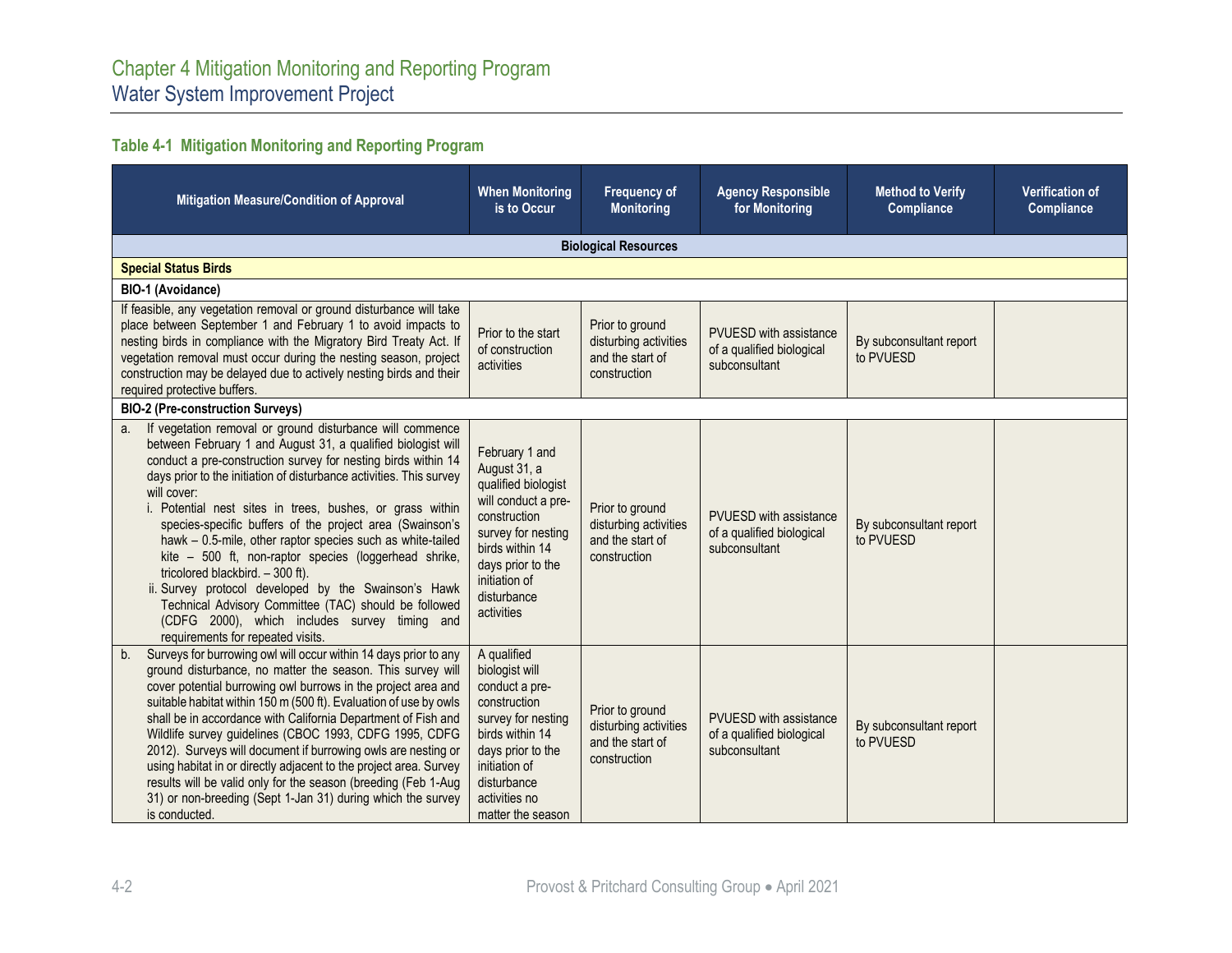# Chapter Three: Impact Analysis Saucelito School District- Water Supply Improvement Project

| Mitigation Measure/Condition of Approval                                                                                                                                                                                                                                                                                                                                                                                                                                                                                                                                                                                                                                                                                                                                                                                                                                                                                                                                                                                                                                                                                                           | <b>When Monitoring</b><br>is to Occur                                   | Frequency of<br><b>Monitoring</b>                         | <b>Agency Responsible</b><br>for Monitoring                          | <b>Method to Verify</b><br><b>Compliance</b>                                                                              | Verification of<br><b>Compliance</b> |
|----------------------------------------------------------------------------------------------------------------------------------------------------------------------------------------------------------------------------------------------------------------------------------------------------------------------------------------------------------------------------------------------------------------------------------------------------------------------------------------------------------------------------------------------------------------------------------------------------------------------------------------------------------------------------------------------------------------------------------------------------------------------------------------------------------------------------------------------------------------------------------------------------------------------------------------------------------------------------------------------------------------------------------------------------------------------------------------------------------------------------------------------------|-------------------------------------------------------------------------|-----------------------------------------------------------|----------------------------------------------------------------------|---------------------------------------------------------------------------------------------------------------------------|--------------------------------------|
| If no active nests or burrows are detected during the pre-<br>C.<br>construction survey, then no further action is required. If an<br>active nest or burrow is detected, then the following<br>minimization measures will be implemented.                                                                                                                                                                                                                                                                                                                                                                                                                                                                                                                                                                                                                                                                                                                                                                                                                                                                                                          |                                                                         |                                                           |                                                                      |                                                                                                                           |                                      |
| <b>BIO-3 (Minimization/Establish Buffers)</b>                                                                                                                                                                                                                                                                                                                                                                                                                                                                                                                                                                                                                                                                                                                                                                                                                                                                                                                                                                                                                                                                                                      |                                                                         |                                                           |                                                                      |                                                                                                                           |                                      |
| Swainson's hawk, white-tailed kite, loggerhead shrike,<br>a.<br>tricolored blackbird and MBTA-protected species: If any active<br>nests are discovered (and if construction will occur during bird<br>breeding season), the USFWS and/or CDFW will be contacted<br>to determine protective measures required to avoid take.<br>These measures could include fencing off an area where a<br>nest occurs, or shifting construction work temporally or<br>spatially away from the nesting birds. Biologists are required<br>on site to monitor construction while protected migratory birds<br>are nesting in the project area to ensure that the buffer is<br>adequate and that the nest is not stressed and/or abandoned.<br>If an active nest is found after the completion of the pre-<br>construction surveys and after construction begins, all<br>construction activities will stop until a qualified biologist has<br>evaluated the nest and erected the appropriate buffer around<br>the nest.                                                                                                                                               | Prior to initiating<br>any construction-<br>related site<br>disturbance | Once prior to<br>initiating any<br>ground<br>disturbances | PVUESD with assistance<br>of a qualified biological<br>subconsultant | Written reporting/photos<br>to PVUESD and CDFW.<br>if required by biologist in<br>accordance with<br>requirements of CDFW |                                      |
| Burrowing owl: If burrowing owls are detected within the survey<br>b <sub>1</sub><br>area, CDFW should be consulted to determine the suitable<br>buffer. These buffers will consider the level of disturbance of<br>the project activity, existing disturbance of the site (vehicle<br>traffic, humans, pets, etc.), and time of year (nesting vs.<br>wintering). If avoidance is not feasible, the District will work<br>with CDFW to determine appropriate mitigation, such as<br>passive exclusion or translocation, and associated mitigation<br>land offset.<br>If avoidance is not feasible, a qualified biologist will develop<br>appropriate mitigations that will reduce project impacts to sensitive<br>biological resources to a less than significant level. The type and<br>amount of mitigation will depend on the resources impacted, the<br>extent of the impacts, and the quality of habitats to be impacted.<br>Mitigations may include but are not limited to: 1) Compensation for<br>lost habitat in the form of preservation or creation of in-kind habitat<br>protected by conservation easement; 2) Purchase of appropriate | Prior to initiating<br>any construction-<br>related site<br>disturbance | Once prior to<br>initiating any<br>ground<br>disturbances | PVUESD with assistance<br>of a qualified biological<br>subconsultant | Written reporting/photos<br>to PVUESD and CDFW.<br>if required by biologist in<br>accordance with<br>requirements of CDFW |                                      |